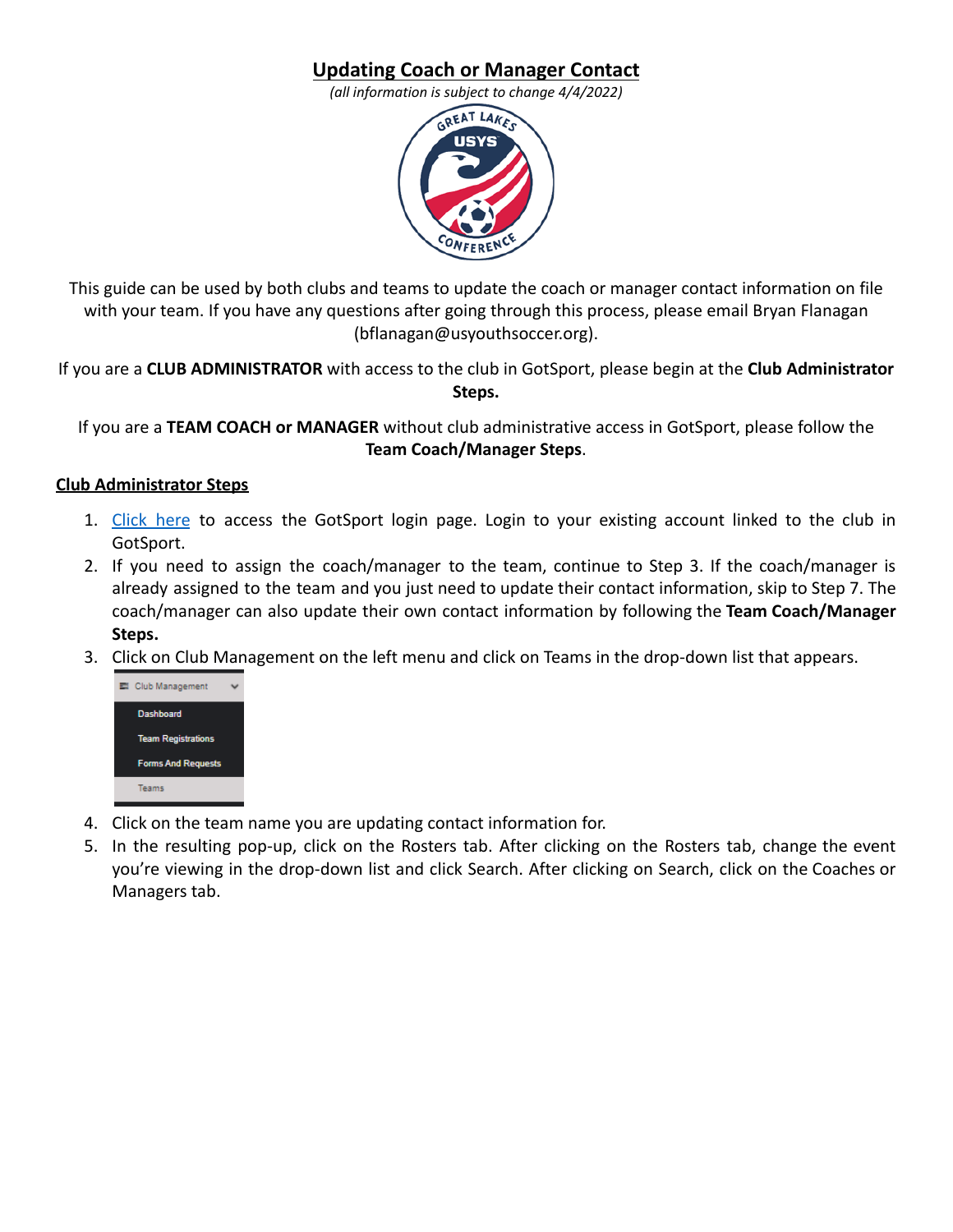| 쓥 Team                                             | <b>All Rosters</b>                                | <b>E Team Registrations</b>                            |                   | <b>Ell</b> Messages |        |  |
|----------------------------------------------------|---------------------------------------------------|--------------------------------------------------------|-------------------|---------------------|--------|--|
| Event                                              |                                                   |                                                        |                   |                     |        |  |
|                                                    | 2021 Fall Great Lakes Conference                  |                                                        |                   | $\checkmark$        | Search |  |
|                                                    | Application Information                           |                                                        |                   |                     |        |  |
| Event<br>2021 Fall Great Lakes Conference<br>Group |                                                   |                                                        |                   |                     |        |  |
|                                                    | Club Name<br>Team Name<br><b>Team Association</b> | Midwest National League Conference<br><b>USYS Test</b> |                   |                     |        |  |
|                                                    |                                                   | Roster Source Event 2021 Fall Great Lakes Conference   |                   |                     |        |  |
| Players                                            | Coaches                                           | Managers                                               | Documents and IDs |                     |        |  |

- 6. You will see a search field to search for existing accounts. All you need to enter is the email address on file with their existing account and click Search. If a result appears, click Add next to their name. If a result does not appear, you will be given the option to create an account for the user.
- 7. If the user is already assigned to the team and their contact information just needs to be updated and you want to update it for them, click on Club Management on the left menu and click on Coaches or Managers. The user can also update their own contact information by following the **Team Coach/Manager Steps.**



- 8. Click on the coach/manager name you are updating contact information for. Click Edit on the next page.
- 9. After clicking Edit, you can update the contact email on file under the General section. You can update the email on file with the user login information by scrolling to the bottom of the page and editing the email in the Email/UserID field.
- 10. Once the information is updated on file, click Save at the bottom of the page.

## **Team Coach/Manager Steps**

- 11. Login to your GotSport account [here](https://system.gotsport.com/).
	- a. If the name on file as coach or manager is remaining the same and only the contact information is changing, then the user being edited must login to their account and update their contact information. After logging in with the correct user information, continue to Step 12.
	- b. If a new coach/manager is being added to the team and/or a coach/manager is being removed from the team, skip to Step 13.
- 12. If you are just updating contact info and you have logged into that user's account, just update the information on the landing page as soon as you login, which is under the ACCOUNT tab. Click SAVE at the bottom of the page.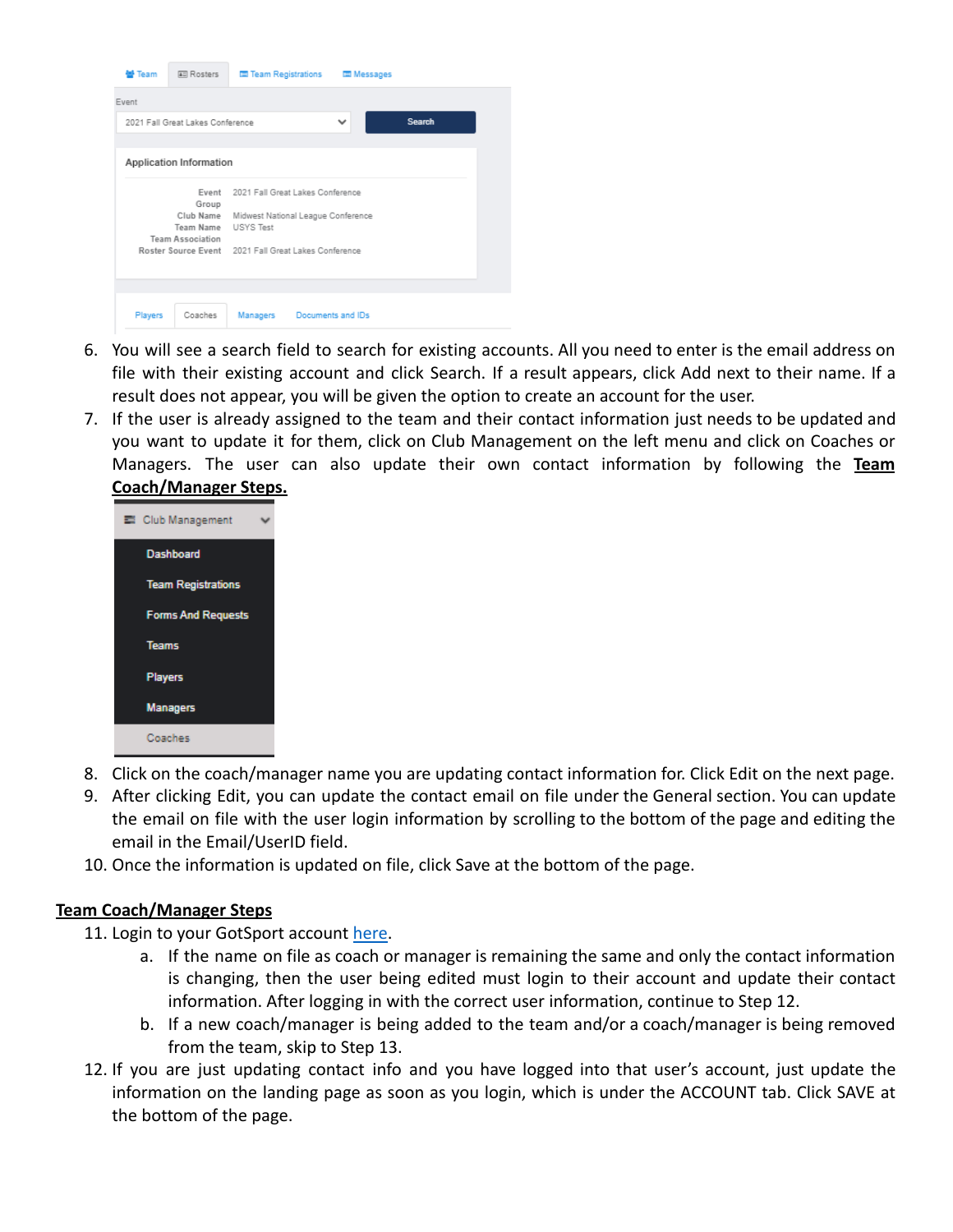

- 14. Click on the team you wish to edit information for.
- 15. In the pop-up that appears, click on the ROSTERS tab. Within the Rosters tab, change the event in the drop-down list to the event you wish to update contact information for and click SEARCH.

| <b>USYS Test</b> |                              |                    |        |
|------------------|------------------------------|--------------------|--------|
| 警 Team           | 图 Rosters                    | Team Registrations |        |
| Event            | 2020 Fall Midwest Conference | $\checkmark$       | Search |
|                  |                              |                    |        |

- 16. Click on the COACHES tab if you need to change the coach's information. Click on the MANAGERS tab if you need to change the manager's information. The remaining steps can be followed in both cases.
- 17. Search for the coach or manager by name and email to see if they have an existing account. Only an email is required. Check with the user beforehand to see if they have already created an account in the new GotSport account. If they have, use the email that serves as their current username. If they haven't created an account, enter the best contact email for the individual. If a result appears in the search, continue to Step 18. If no results appear, skip to Step 19.
- 18. If a result appeared in your search, verify the user's name and email address and click ADD. Skip to Step 11.

| the team.                                      |           |                        |        |  |
|------------------------------------------------|-----------|------------------------|--------|--|
| First name                                     | Last name | Email                  |        |  |
|                                                |           | kman@usyouthsoccer.org | Search |  |
| Search Results                                 |           |                        |        |  |
|                                                | Role      |                        |        |  |
| Sparkman, Jimmy<br>jsparkman@usyouthsoccer.org | Coach     | Add<br>$\checkmark$    |        |  |
|                                                |           |                        |        |  |